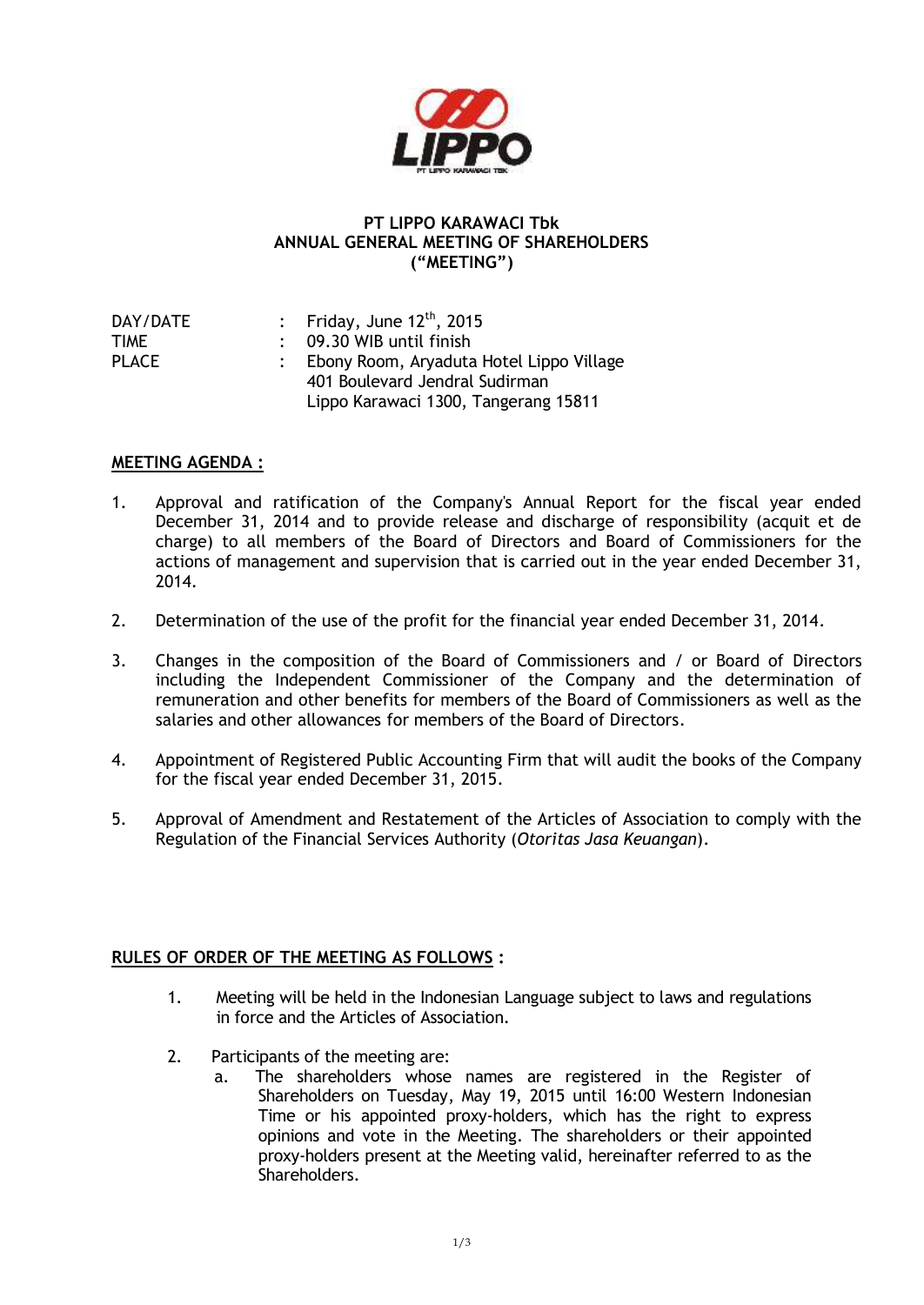- b. Party invitations are not shareholders in attendance at the invitation of the Board of Directors and do not have the right to issue an opinion or vote at the Meeting, unless requested by the Chairman of the Meeting.
- 3. The Chairman of the Meeting is entitled to ask who attended this meeting to prove his right to be present and to make a sound.
- 4. All Meeting events are discussed on an ongoing basis.
- 5. When finished discussing each meeting agenda, the Shareholders are given the opportunity to ask questions, opinions, proposals or suggestions related to the meeting agenda discussed.
- 6. The Chairman of the Meeting will provide an opportunity for Shareholders to ask questions and / or express their opinions before a vote is held regarding an agenda that is related with the Meeting, with the following procedure:
	- a) Shareholders who wish to submit questions and / or express his opinion to raise their hand so that the officer can give Enquiry Form. On the form must include the names, addresses, job title, company name represents the number of shares owned or represented, as well as any questions or opinions. Sheets will be taken by the official inquiry and submitted to the Chairman of the Meeting.
	- b) Then, the Chairman of the Meeting will provide answers or responses one by one to the questions posed by the relevant Shareholders Meeting agenda is concerned, the Chairman of the Meeting may request assistance from members of the Board of Directors or any other party to answer questions posed.
- 7. For each meeting agenda, meeting participants were given the opportunity to do a question and answer within 10 minutes and can be extended if deemed necessary by the Chairman of the Meeting.
- 8. Decision-making will be done after all the questions are answered is completed and / or after the question and answer period is completed.
- 9. The decision will be taken based on consultation and consensus. If no agreement is reached, the decision will be taken through voting.
- 10. The voting is done by raising hands with the following procedure:
	- a. Each share entitles its holder to issue 1 (one) vote. If a Shareholder has more than 1 (one) share, then he is only required to provide a sound one (1) time and a voice that represents all the shares owned or represented.
	- b. For agenda 1, 2, 3 and 4, legitimate decision is taken by polling the affirmative vote of more than 1/2 (one half) of the total valid votes cast at the Meeting.
	- c. For agenda 5, legitimate decision is taken by the affirmative vote of voting more than 2/3 (two thirds) of the total valid votes cast by the Meeting.

The voting will be done as follows:

- (1) those who voted against were asked to raise their hands;
- (2) those that voted for abstention (blank votes) asked to raise their hands; and
- (3) those who do not raise their hands are considered to agree with the proposal submitted.